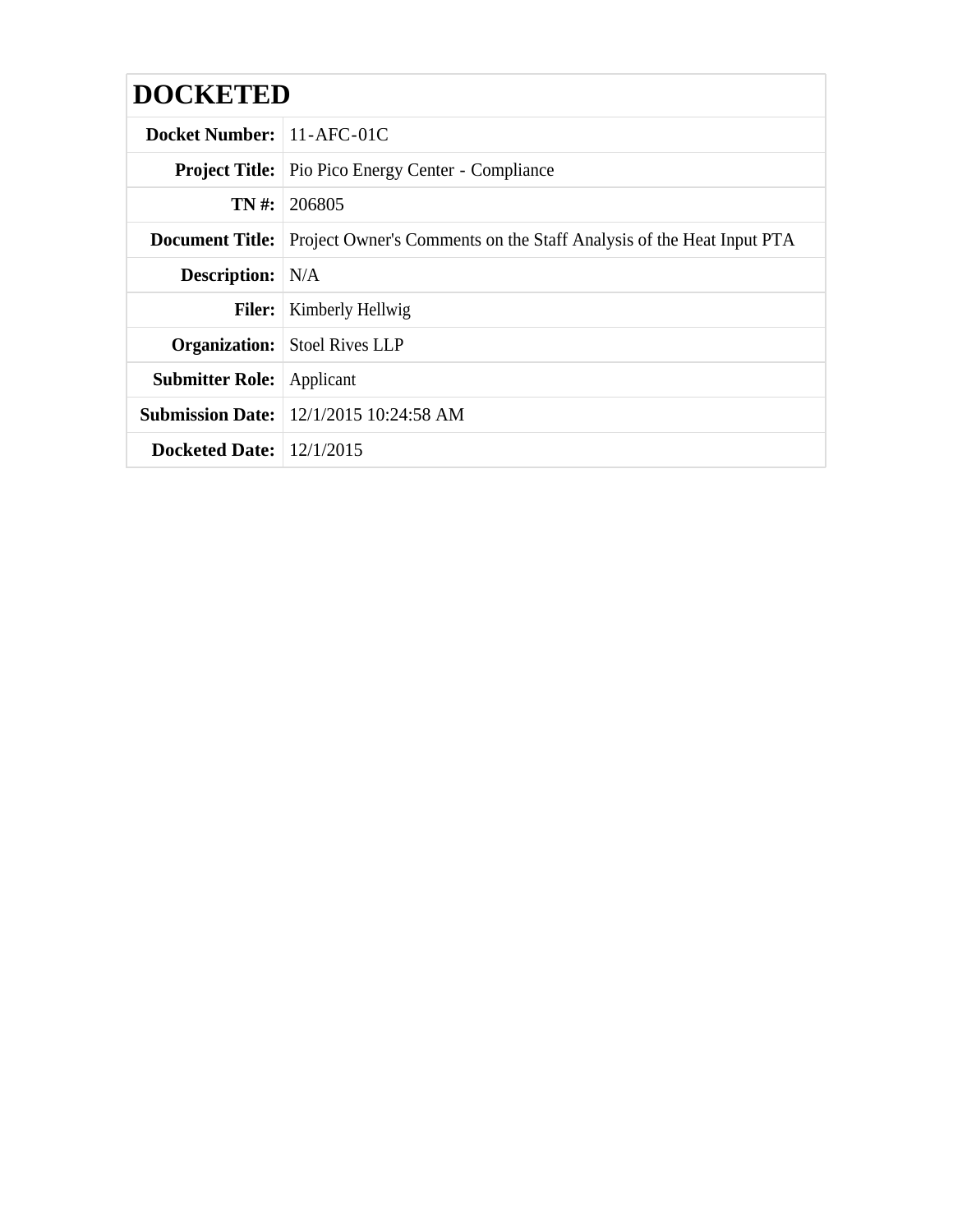

500 Capitol Mall, Suite 1600 Sacramento, CA 95814 main 916.447.0700 fax 916.447.4781 www.stoel.com

December 1, 2015

MELISSA A. FOSTER *Direct (916) 319-4673* melissa.foster@stoel.com

## **VIA E-FILING**

Mr. Dale Rundquist, Compliance Project Manager California Energy Commission 1516 Ninth Street Sacramento, CA 95814

## **Re: Pio Pico Energy Center (11-AFC-01C) Project Owner's Comments on the Staff Analysis of the Heat Input PTA**

Dear Mr. Rundquist:

On November 6, 2015, California Energy Commission Staff published its Staff Analysis for the Pio Pico Energy Center Project ("PPEC" or "Project") Heat Input Petition to Amend ("PTA") and requested comments in writing no later than December 7, 2015. Pio Pico Energy Center, LLC ("Project Owner") has reviewed the Staff Analysis and has the following minor comments on the Air Quality section of the Staff Analysis:

- On page 8 of the Staff Analysis, in the second definition re Compliance Time Periods, Staff appears to have inadvertently deleted the word "data" after "CEMS" at the end of the definition, just prior to the bracketed rule citations. The word "data" should remain in the definition.
- AQ-30 & AQ-59: Staff proposed to change "4-unit" to "four- unit" to match the language in the FDOC, but failed to strikethrough the number 4 twice in AQ-30. The Staff analysis reads: "For each rolling **four**4-unit-operating-hour period…" and the same error is carried through at the end of AQ-30. The number 4 should be deleted from the Condition. Similarly, the number number 4 should be deleted after "four" in AQ-59 subsections h and i.
- AQ-31: The word "subsets" included in the new language at the end of the Condition should be revised to reflect the term "subtests" used in the FDOC amendment.